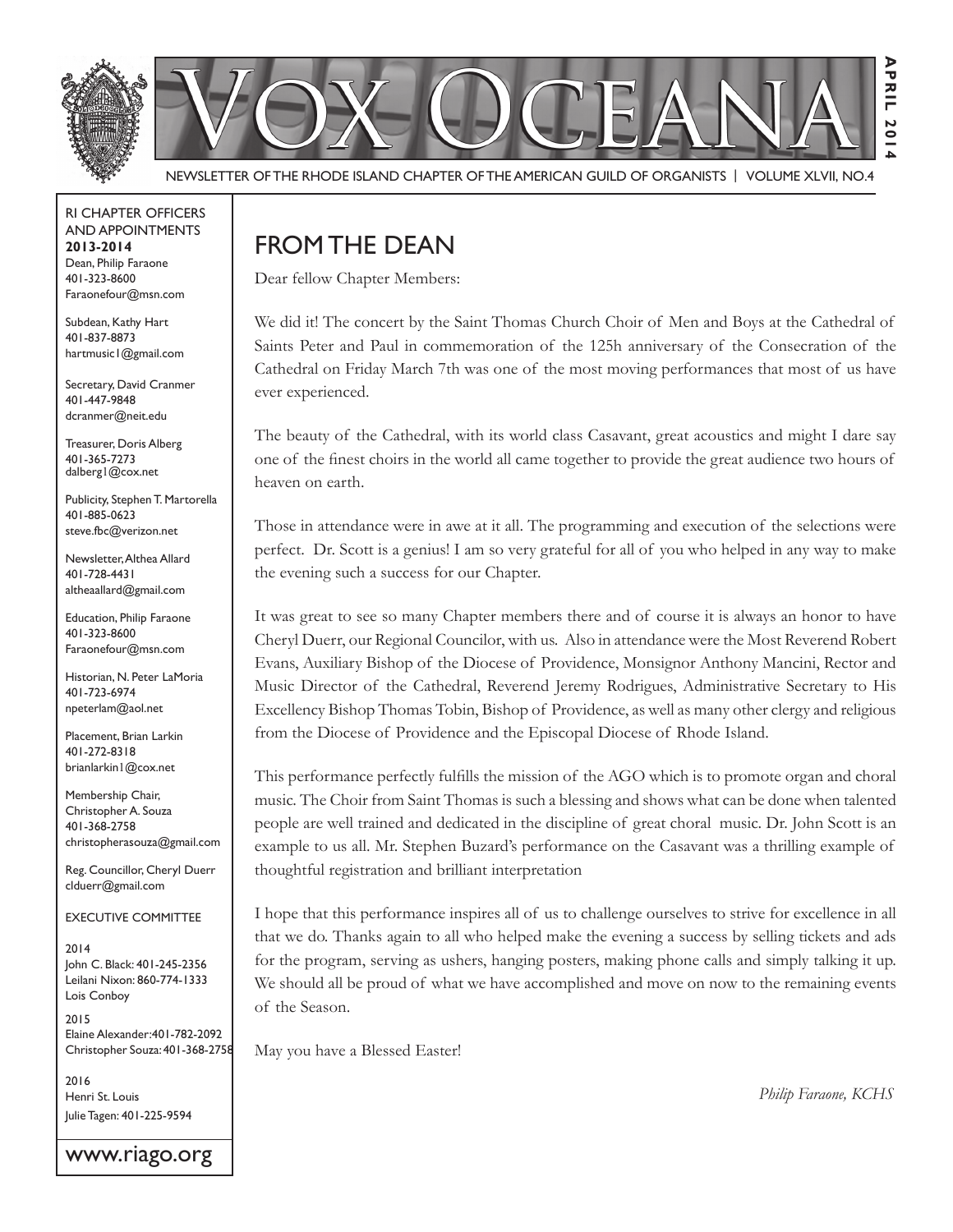## rIaGo sChedule of eVeNts

#### **Events for 2014**

- **Tuesday April 1 at 8:00pm**: **Bruce Neswick**, former Organist of the Cathedral of St. John the Divine in New York City and currently Associate Professor of Music in Organ and Sacred Music at the Jacobs School of Music at Indiana University, will perform works of Sowerby, Howells, Dupre, Franck, and Heiller on the 1903 Hutchings-Votey Pipe Organ in Sayles Hall on the Green, Brown University,. Admission is free and open to the public.
- **Friday April 4 at 7pm through Saturday April 5 at 7am**  Community Musicworks overnight Bach Marathon returns with performances for solo instruments and ensembles curated by Sakiko Mori at the Manning Chapel on the Green, Brown University, Providence. Free admission
- **Saturday, April 26 from 10:00am-12 noon**: Anthem Sharing, First Baptist Church, Wickford. (*See details, this page*.)
- Wednesay, April 26 at 12:15pm: Eastertide Organ Recital: **Becky Silliman**, student of Barry Turley, will play music of Purcell, Buxtehude, Bach, and Franck at All Saints' Memorial Church, 674 Westminster Street, Providence (Allsaintsmemorial.org).
- **Sunday, May 18 at 3:00pm:** Spring Choral Concert featuring *Requiem* by Faure and premiere performance of *The Newman Cantata* by Steven L.Jobe; **Geoffrey Greene**, director; **Alisa Cassola**, Soprano; **Barbara Youmans**, Alto; **Neil Letendre**, Tenor; **Paul Hutchins**, Bass. Newman Congregational Church, 100 Newman Avenue, Rumford. Suggested donation \$10 to benefit the church music program. 434-4742. **(See enclosed flyer.)**
- **Sunday, May 18 at 7:00pm**: Annual Members' Recital: Saint Joseph's Church Newport.
- **Monday, May 19 at 7:00pm**: Board meeting: Faraone residence.
- **Monday, June 9 at 6:30pm**: Annual Dinner/Meeting: Costantino Ristorante on DePasquale Square, Providence. (*See item, this page*)

Be an active member. Attend as many of these events as possible. Thank you for your support of our chapter.

### FROM THE SUB-DEAN

.

Thanks to all who attended the very successful hymn-playing workshop on March 22. It was suggested that we have Part II next season! Because the workshop was so successful, we're going to have a followup next season so people can bring their own introductions and alternate harmonies to play for the group. For those who were unable to attend, I'll gladly provide you with a free one-on-one session. Just let me know!

The anthem-sharing event will be Saturday, April 26, 10:00, at First Baptist Church, Wickford, Elaine Alexander host. Please bring one or two anthems that would be accessible to most choirs (2-part, 3-part or 4-part). WE MUST HAVE TEN PEOPLE TO HOLD THIS EVENT, SO PLEASE LET ME KNOW IF YOU CAN COME!

> Kathy Hart hartmusic1@gmail.com 837-8873

#### aNNual meetING plaNs

Our Annual Spring Dinner/Meeting will be held at Costantino Ristorante on DePasquale Square on June 9th at 6:30pm. The dinner cost is \$36 per person which includes gratuity. We hope to have as many members as possible come out for a great evening. The final count is due on June 1, so please send in your check made out to RIAGO for \$36 to our Dean, Philip Faraone at 51 Summit Drive Cranston, RI 02920 as we will be paying with one check.

Please be part of this special evening as we say thank you to Philip who is leaving office and welcoming in our new Dean Kathy Hart and the other new members of the Board. We will recap this year's events and let you know what is being planned for the future.

#### PLAY IN MEMBERS' RECITAL

Two more performers are needed to complete the program. Contact Philip Faraone if you would like to be one of them.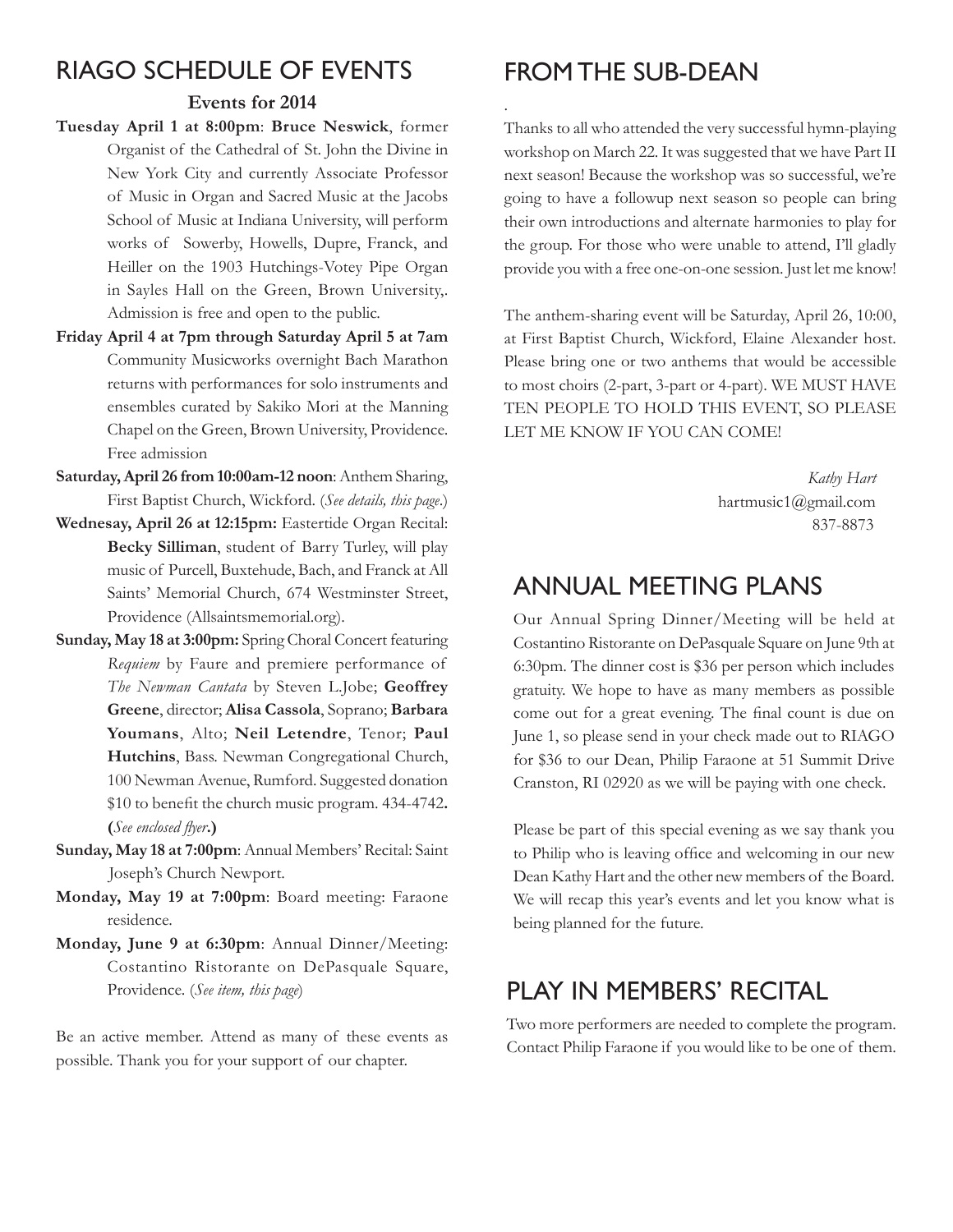#### plaCemeNt lIstINGs

*Contact Brian Larkin (272-8318) for more details or changes.*

 $Congregational Church of Mansfield (UCC)$  10/13 17 West Street, Mansfield, MA 02048 Carol Sosman Ham: 508-339-4793 O/ChM Austin 2manual 16K

## memBer matters

Welcome to newest member **Philip Jone**s, 127 Tilton Avenue, Brockton, MA 02301; 508-427-0081 pjones345@comcast.com

## ORGAN COMPETITION

Applications and audition CD for the Albert Schweitzer Organ Festival September 5-7 at the historic First Church of Christ Scientist, Wethersfield, CT must be postmarked by June 10, 2014. 1st Prize in the High School Division is \$2,000; 1st Prize in the young Professional division is  $$3,500$ . Other prizes also awarded. This year's judges are Diane Meredith Belcher, Charles Callahan, and Ken Cowan. This annual festival weekend features prominent organists in concert, an organ competition and an inspiring masterclass. 860.529.1575-x209 or music@firstchurch  $(corg)$ ; website: firstchurch  $(corg/ASOF)$ 

#### proposed slate of offICers

Dean: Kathy Hart

Sub-Dean : John Brooks

Members-at-large for 2017 Steve Kirby and Philip Martorella Auditors: Denise Petrucci and Jackie Gourd

We need an education coordinator. Contact Kathy Hart for information, interest.

The positions of treasurer, publicity, secretary, membership, newsletter, historian and placement will remain the same (*See sidebar*).

## **SUBSTITUTE LISTINGS**

*Contact Brian Larkin (272-8318) with changes.*

AVAILABLE SUNDAYS & WEEKDAYS Clarke, Margaret: 401-726-4128 (all) Funk, Richard: 401-272-0693 (all) Goncharova, Natalya: 401-334-9157 Gourd, Jacqueline: 401-828-4057 (all, no weddings) Johnson, Winfred: 401-847-8548 (interim) Kohl, Karen: 401-787-2695 (please inquire) Lee, Saeah: 781-664-3958 Madubata, Chiduzie: 301-919-9632 (please inquire) Morgan, James: 401-737-5398 (all) Norton-Jackson, Diana: 401-783-0402 (no weddings, \$150 min) Phelps, Howard: 508-224-8475 (please inquire) Scheibert, Beverly Jerold: 508-339-0579 (all, weddings/funerals) Tagen, Julia L.: 401-885-7438 (all, weddings/funerals/interim) Taylor, Terry: 401-253-9030 Vecchio, Gina: 401-954-2163 Vinson, Duncan: 401-932-8191 (July&Aug for Sun./weddings etc.) Westhaver, Verna: 401-683-2636 (substitute/interim) Wiant, William: 401-683-3178 (all, weddings/funerals) Wilson, Lawrence: 860-857-5493 (please inquire)

#### AVAILABLE WEEKDAYS ONLY

Black, John: 401-245-2356 (all, available Saturdays & weekdays) Brown, Ronald: 508-222-0824 (funerals only) Cienniwa, Paul: 617-466-9042 (\$150 min, no Sun. a.m.) Conboy, Lois: 401-658-3838 (please inquire) Hart, Kathy: 401-837-8873 (funerals) Larkin, Brian: 401-272-8318 (weddings/memorials/funerals/consultant) Markham, Susan: 401-821-6786 (no Sun. a.m.) Martorella, Philip: 401-885-3431 (no Sun. a.m.) Nicholson, Nancy: 401-521-9097 (all) Nolan, Robert: 401-884-7172 (available to provide all needs) Sobaje, Martha: 401-626-0099 (weddings, funerals) Valentine, Bro. Enoch J: 401-440-4784 (all, weddings/funerals)

#### BrIaN mattIas eNthralls

On Febryary 8, in the beautiful sanctuary of Trinity Episcopal, Cranston, Brian Mattias gave a delightful and beneficial talk on how to keep your organ and your organ tuner happy. In reviewing some of obvious yet often forgotten components of good organ care, he told amusing but informative anecdotes of organ conservation from his many years as an organ technician. These stories prompted attendees to share their own experiences as well as ask for advice. It was a congenial time, instructive for all whether we are masters of pipe or electronic organs.

*Doris Alberg*

#### **SUBMISSIONS**

DEADLINE: 20th of each month. SUBMISSIONS: Send Word or Text files to altheaallard@gmail.com or to Althea Allard, 166 Suffolk Ave., Pawtucket, RI 02861. ADVERTISING: Word doc, PDF (print ready), JPG (high resolution), or TIFF. All files should be grayscale at 300 dpi resolution. Email to altheaallard@gmail.com

#### adVertIsING rates

<sup>1/4-</sup>page ad (3.5"W x 5"H): \$18 -or- 1/8-page ad (3.5"W x 2.5"H): \$10 Flyers you provide (for RIAGO members): \$10. Make checks out to RIAGO and mail to Althea Allard by the 20th.